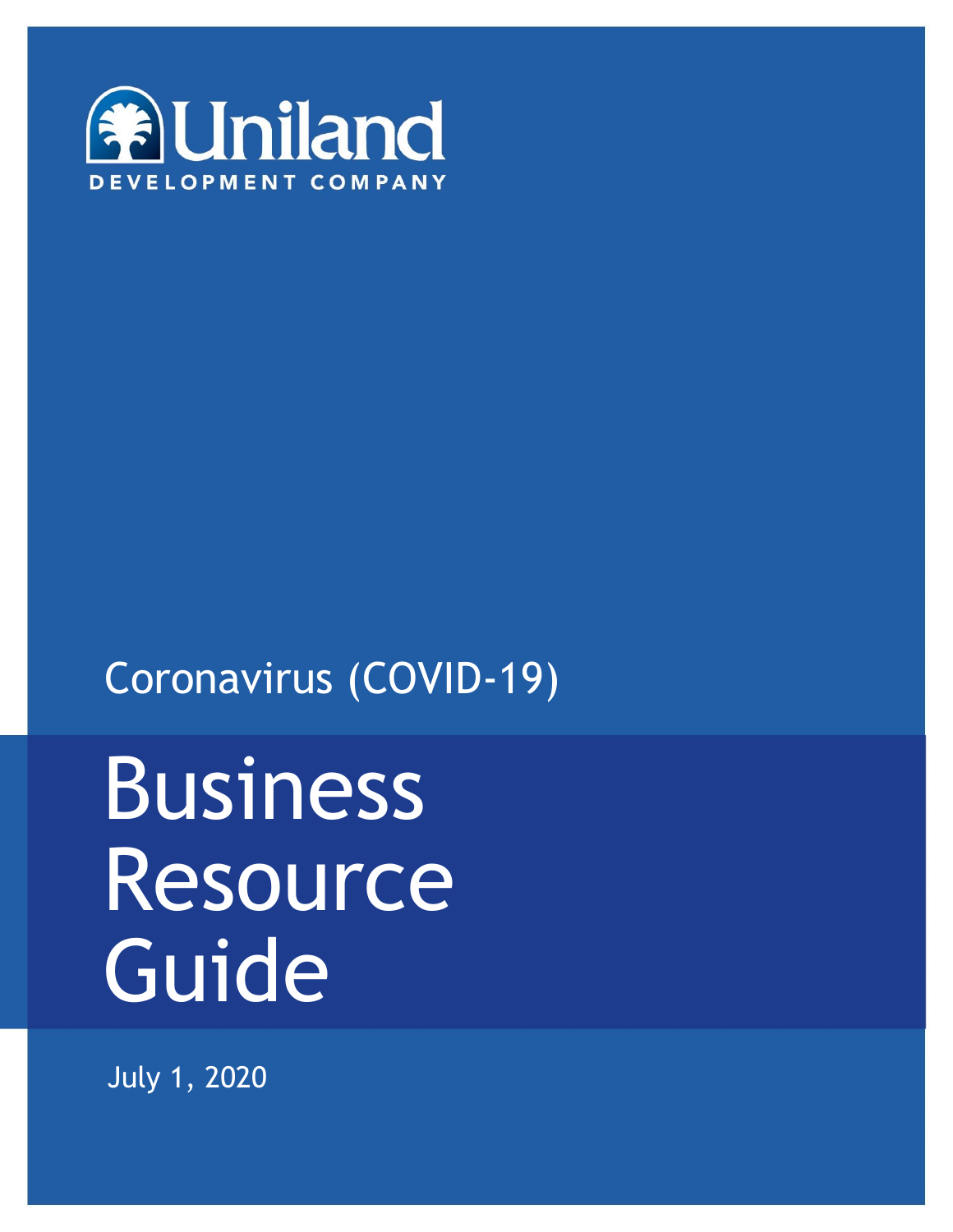

During these very difficult times, we understand there is a significant amount of information to digest concerning the COVID-19 Pandemic. Much of this information is regarding financial programs which are available to businesses to assist them through this unprecedented crisis. To support you as a valued member of our business community, we wanted to share a document summarizing the Federal, State and other financial assistance programs we are aware of to date. This list is not intended to be all-inclusive, but instead a guide to help you seek financial assistance through this difficult period. We will send periodic updates to this Resource Guide.

Uniland understands your success is our success and want to ensure we all come out of this period stronger than ever.

Thank You and Stay Safe, Your Uniland Family

# **Federal Assistance**

- **1. CARES BILL (HR748) – This is the Phase 3 Coronavirus Relief Bill signed into law by President Trump on 3/27/2020, which include the \$2.2 Trillion stimulus package.**
	- **a. SBA - Economic Injury Disaster Loan**

The U.S. Small Business Administration (SBA) is offering low-interest federal disaster loans for working capital to small businesses suffering substantial economic injury as a result of the coronavirus (COVID-19) throughout New York State. Available to small businesses, small agricultural cooperatives, small aquaculture businesses and most private non-profit organizations. The Economic Injury Disaster Loan program provides small businesses with working capital loans of up to \$2 million to assist with overcoming temporary loss of revenue due to COVID-19.

See link for program description:

[https://www.sba.gov/funding-programs/loans/coronavirus-relief-options/economic](https://www.sba.gov/funding-programs/loans/coronavirus-relief-options/economic-injury-disaster-loan-emergency-advance)[injury-disaster-loan-emergency-advance](https://www.sba.gov/funding-programs/loans/coronavirus-relief-options/economic-injury-disaster-loan-emergency-advance)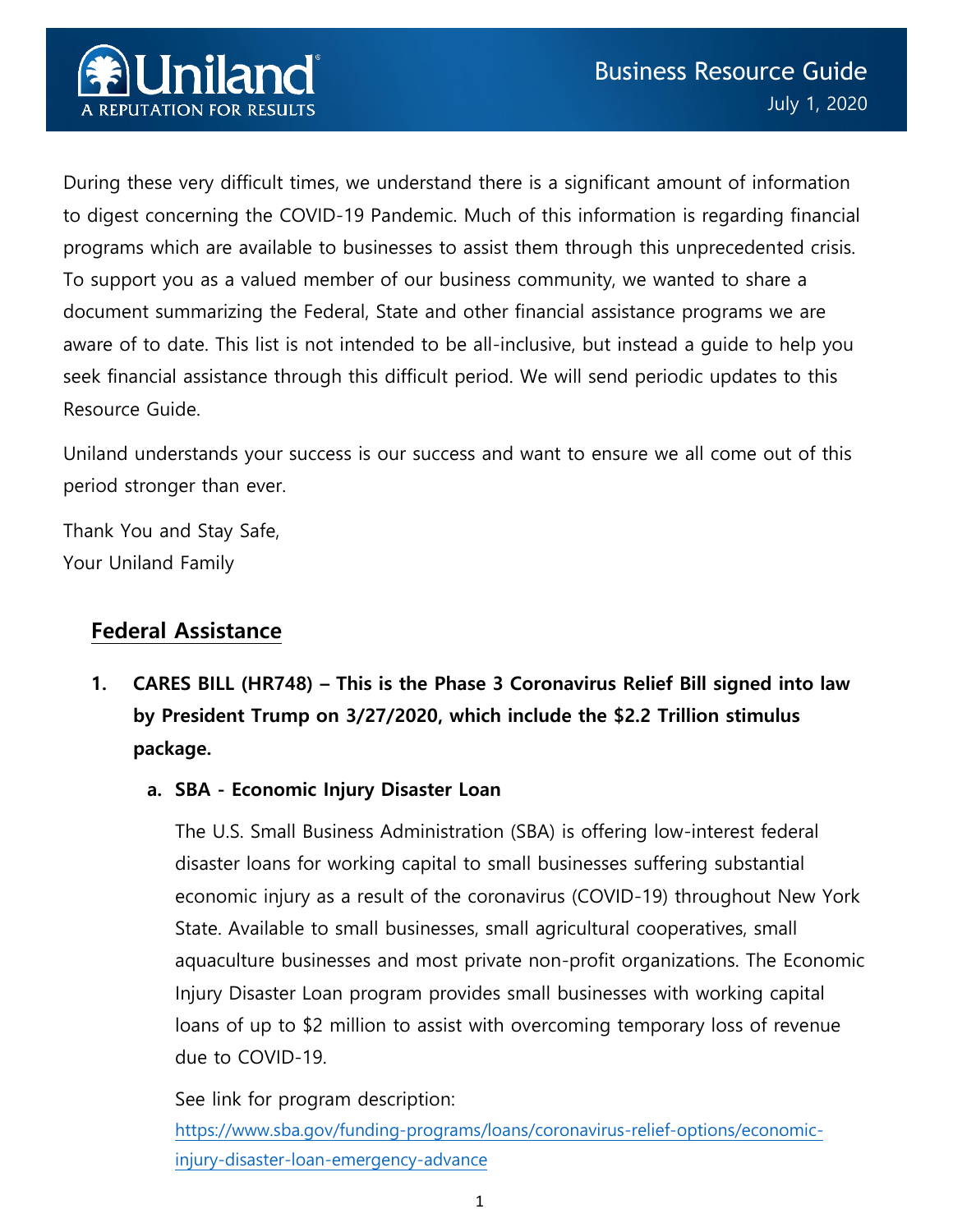#### **b. SBA - Debt Relief Program**

The SBA will automatically pay the principal, interest and fees of **current** 7(a), 504 and microloans for a period of six months.

The SBA will also automatically pay the principal, interest, and fees of **new** 7(a), 504 and microloans issued prior to September 27, 2020.

The SBA will provide automatic deferments through December 31, 2020 for current SBA Serviced Disaster (Home and Business) Loans if the disaster loan was in regular servicing status on March 1, 2020.

See link for program details:

<https://www.sba.gov/funding-programs/loans/coronavirus-relief-options/sba-debt-relief>

#### **c. SBA - Express Bridge Loans**

Loan program allows small businesses who currently have a business relationship with a SBA Express Lender to access up to \$25,000 quickly. Loans are provided to small businesses to assist with overcoming the temporary loss of revenue.

See link for program details:

[https://www.sba.gov/funding-programs/loans/coronavirus-relief-options/sba-express](https://www.sba.gov/funding-programs/loans/coronavirus-relief-options/sba-express-bridge-loans)[bridge-loans](https://www.sba.gov/funding-programs/loans/coronavirus-relief-options/sba-express-bridge-loans)

# **d. Paycheck Protection Program – application deadline now extended to August 8th**

Eligible businesses and not for profit organizations must employ not more than 500 employees or if applicable the size standard established for the industry. Loans made by approved lenders, but 100% guaranteed by the Federal government, with no collateral, no personal guarantees and no fees required. Loan proceeds restricted for use on payroll (on employees earning up to \$100K), rent, mortgages, utilities, interest payments, no acquisitions. Loan amounts lesser of up to 2.5x 2019 payroll or \$10 million with a 1% interest rate.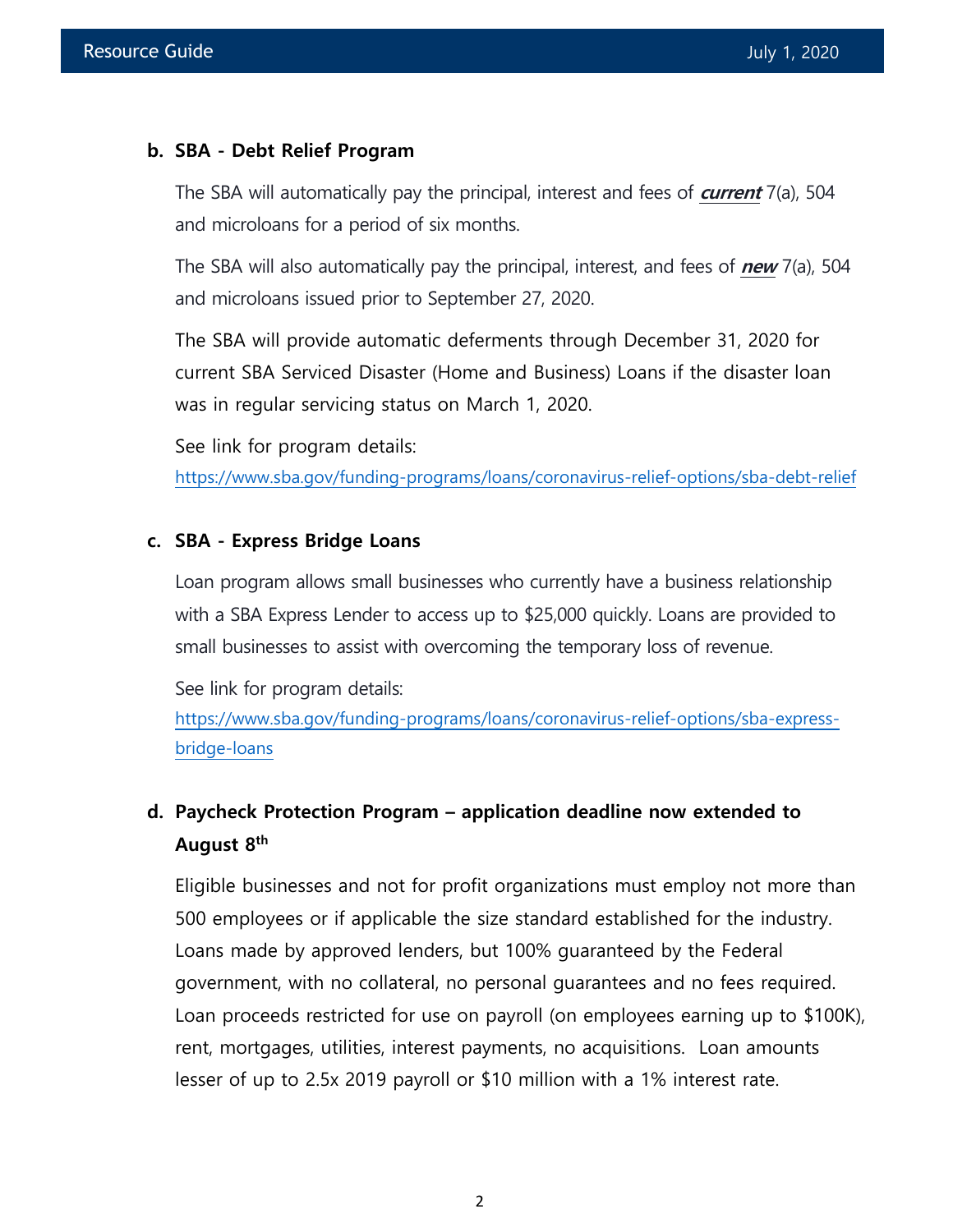Principal could be fully forgivable based upon the guidelines established in the CARES Bill, but not interest. Forgiven principal will be treated as income for tax purposes.

See link for program details:

[https://www.sba.gov/funding-programs/loans/coronavirus-relief-options/paycheck](https://www.sba.gov/funding-programs/loans/coronavirus-relief-options/paycheck-protection-program-ppp)[protection-program-ppp#](https://www.sba.gov/funding-programs/loans/coronavirus-relief-options/paycheck-protection-program-ppp)

# **e. Economic Stabilization and Assistance to Severely Distressed Sectors - \$500 Billion in four loan programs**

Eligible businesses include passenger airlines, freight airlines, businesses essential to national security and other mid-sized and large businesses with between 500 and 10,000 employees. Small businesses will not qualify for these loans. Businesses must maintain 90% of their workforce with full pay and benefits and intend to retain employees after the program ceases. The loans will have an interest rate no greater than 2% with no interest or principal payments due in the first six months. Federal loans are not forgivable.

See link for program details:

[https://www.banking.senate.gov/imo/media/doc/Title%20IV\\_Summary%20of%20Lending](https://www.banking.senate.gov/imo/media/doc/Title%20IV_Summary%20of%20Lending%20Programs_4003.pdf) [%20Programs\\_4003.pdf](https://www.banking.senate.gov/imo/media/doc/Title%20IV_Summary%20of%20Lending%20Programs_4003.pdf)

#### **f. Emergency Unemployment Insurance Stabilization and Access Act**

- Expanded the Emergency Paid Sick Leave Act. See #4 below.
- Expands Unemployment Insurance program to give greater eligibility to more individuals, adds \$600 per week to state programs.
- Tax provisions
	- o Tax credits paid in advance \$1,200 per adult plus \$500 per child with income limitations beginning at \$75,000 single; \$150,000 joint. Credits are phased out for higher income individuals.
	- o Delay of Employer Payroll Taxes provides immediate liquidity source for businesses but taxes are still owed.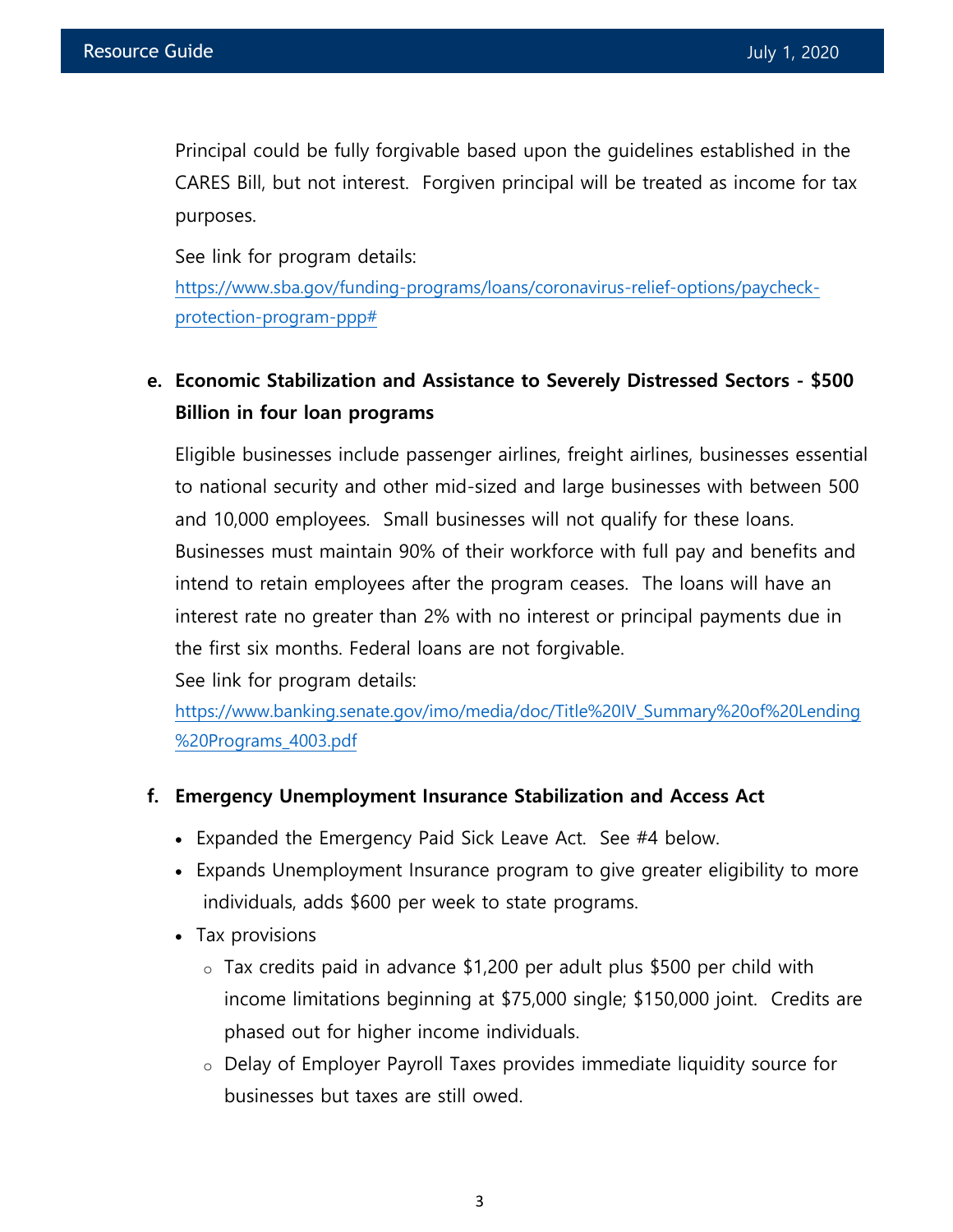- o Expanded Net Operating Losses and interest deduction limitation provisions favoring businesses i.e. interest deduction increasing from 30% of EBIDTA to 50%.
- o Technical correction to depreciation rules allowing for immediate expensing of certain capital improvements under Section 168K of the IRS code.

See link for program details:

<https://www.dol.gov/coronavirus/unemployment-insurance>

#### **2. Federal Reserve - Main Street Business Lending Program**

The Federal Reserve has announced that it is establishing the Main Street Lending Program to support lending to small and medium-sized businesses that were in good financial standing before the onset of the COVID-19 pandemic. The Federal Reserve will purchase loans that banks provide to small and mid-sized businesses. To be eligible, a company must employ less than 15,000 people or have annual revenue of less than \$5 billion. The program will operate through three loans: Main Street New Loan Facility (MSNLF), Main Street Expanded Loan Facility (MSELF) and Main Street Priority Loan Facility (MSPLF).

For qualifying businesses, the process is the same as with the PPP by going through partnering banks to either take out new Main Street loans or receive increases to existing loans. Business must commit to make reasonable efforts to maintain staff and payroll. See links below for additional information.

Program details:

<https://www.federalreserve.gov/monetarypolicy/mainstreetlending.htm>

Main Street New Loan Facility (MSNLF) – Term Sheet:

<https://www.federalreserve.gov/newsevents/pressreleases/files/monetary20200608a1.pdf>

Main Street Expanded Loan Facility (MSELF) – Term Sheet:

<https://www.federalreserve.gov/newsevents/pressreleases/files/monetary20200608a3.pdf>

Main Street Priority Loan Facility (MSPLF) – Term Sheet:

<https://www.federalreserve.gov/newsevents/pressreleases/files/monetary20200608a2.pdf>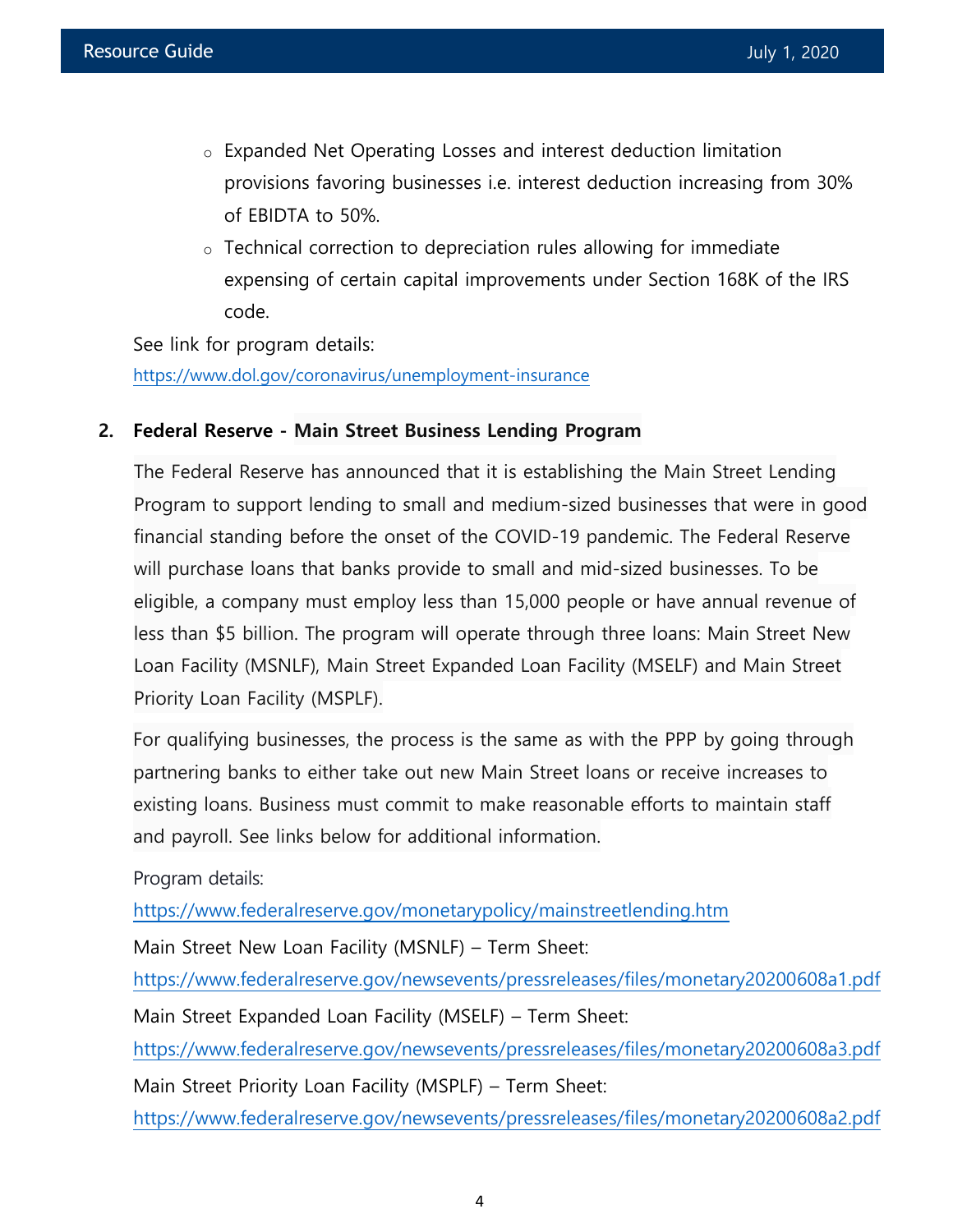#### **3. Tax Day is now July 15th**

The Treasury Department and Internal Revenue Service announced today that the federal income tax filing due date is automatically extended from April 15, 2020, to July 15, 2020.

Taxpayers can also defer federal income tax payments due on April 15, 2020, to July 15, 2020, without penalties and interest, regardless of the amount owed. This deferment applies to all taxpayers, including individuals, trusts and estates, corporations and other non-corporate tax filers as well as those who pay selfemployment tax.

Taxpayers do not need to file any additional forms or call the IRS to qualify for this automatic federal tax filing and payment relief. Individual taxpayers who need additional time to file beyond the July 15 deadline, can request a filing extension by filing Form 4868 through their tax professional, tax software or using the Free File link on IRS.gov. Businesses who need additional time must file Form 7004.

The IRS urges taxpayers who are due a refund to file as soon as possible. Most tax refunds are still being issued within 21 days.

#### **4. Families First Coronavirus Response Act**

The final version of the [Families First Coronavirus Response Act](https://www.congress.gov/bill/116th-congress/house-bill/6201) was signed into law on March 18 and goes into effect on April 2, 2020. The law focuses on paid sick leave and expanded FMLA provisions, including:

 **[Emergency Paid Sick Leave:](https://www.dol.gov/agencies/whd/pandemic/ffcra-employer-paid-leave)** Full-time employees of employers with fewer than 500 employees that are unable to work due to COVID-19 are eligible for 80 hours of emergency paid sick leave. Part-time employees are eligible to receive the equivalent of the number of hours they would work, on average, during a two-week period.

**Expanded [FMLA](https://joinhomebase.com/blog/heres-what-you-need-to-know-about-the-fmla/)**: The law expands the FMLA definition of employer to all employers with fewer than 500 employees, and expands the definition of a covered employee to include all employees who have worked for covered employers for at least 30 days. This means more employees will be eligible for up to 12 weeks of unpaid leave.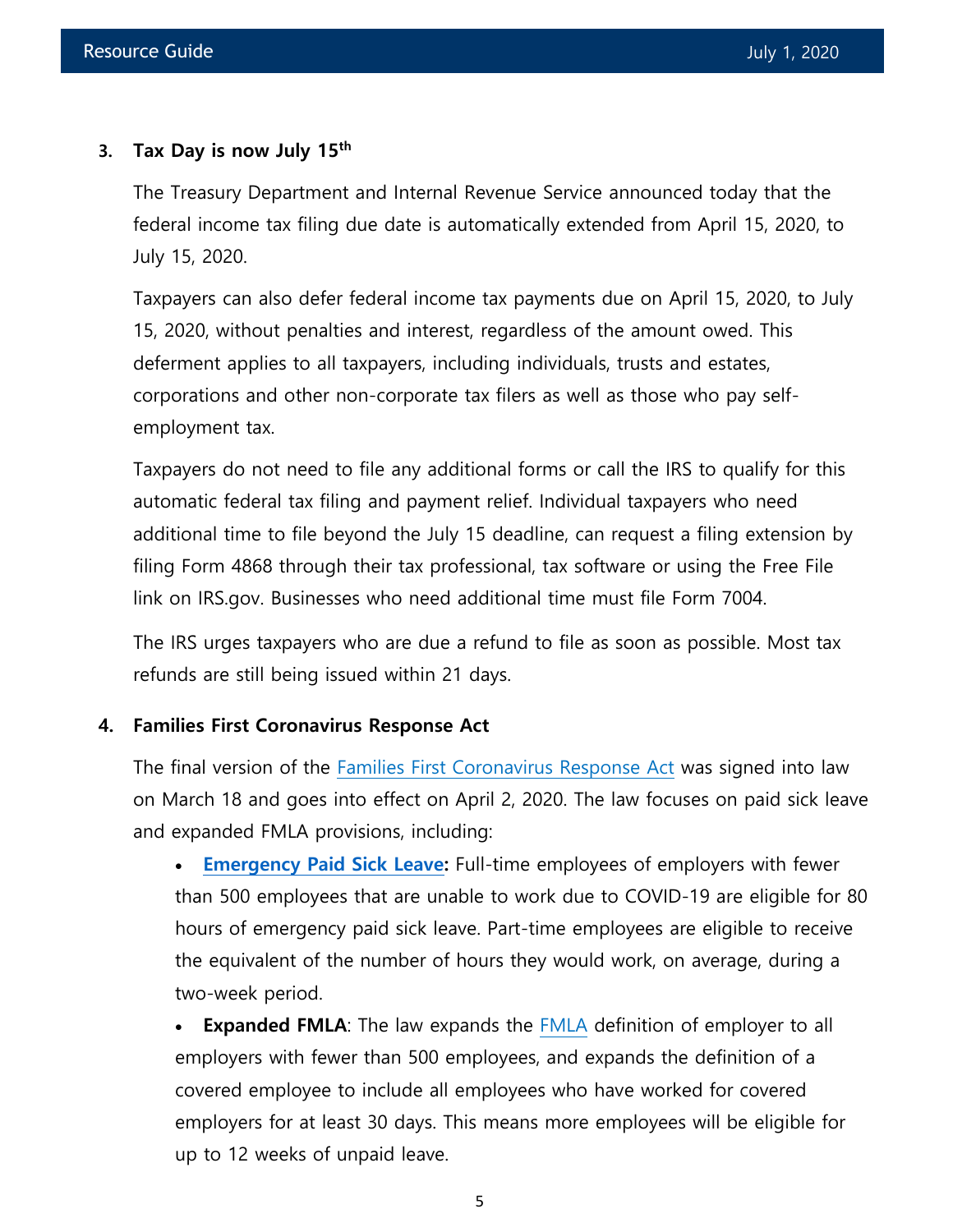# **New York State Assistance**

#### **1. New York Forward Loan Fund (NYFLF)**

The NYFLF is an economic recovery loan program aimed at supporting New York State small businesses and nonprofits with 20 or fewer full-time equivalent (FTE) employees. Small landlords that have seen a loss of rental income are also eligible.

See link for program details: <https://esd.ny.gov/nyforwardloans-info>

#### **2. Residential Mortgage Payment Relief**

Effective 3/19/2020, Governor Cuomo has announced that he will direct banks to waive "mortgage payments for 90 days for borrowers who face financial hardship such as losing their job." Be sure to check with your financial institution before you stop making mortgage payments.

See link for updates:

[https://www.dfs.ny.gov/industry\\_guidance/industry\\_letters/il20200319\\_consumer\\_support\\_coro](https://www.dfs.ny.gov/industry_guidance/industry_letters/il20200319_consumer_support_coronavirus) [navirus](https://www.dfs.ny.gov/industry_guidance/industry_letters/il20200319_consumer_support_coronavirus)

**3. The New York tax filing and tax payment deadline has been extended from April 15 to July 15, 2020.**

#### **4. Tax relief for quarterly and annual filers sales tax vendors affected by COVID-19**

If you are a quarterly or annual sales tax vendor, and you were unable to file or pay your March 20, 2020 sales tax return due to COVID-19, you may be eligible to apply to have penalty and interest waived. To determine whether you are eligible, see N-20-1 - [Announcement Regarding the Abatement of Penalties and Interest for Sales](https://www.tax.ny.gov/pdf/notices/n20-1.pdf) [and Use Tax due to the Novel Coronavirus, COVID-19](https://www.tax.ny.gov/pdf/notices/n20-1.pdf).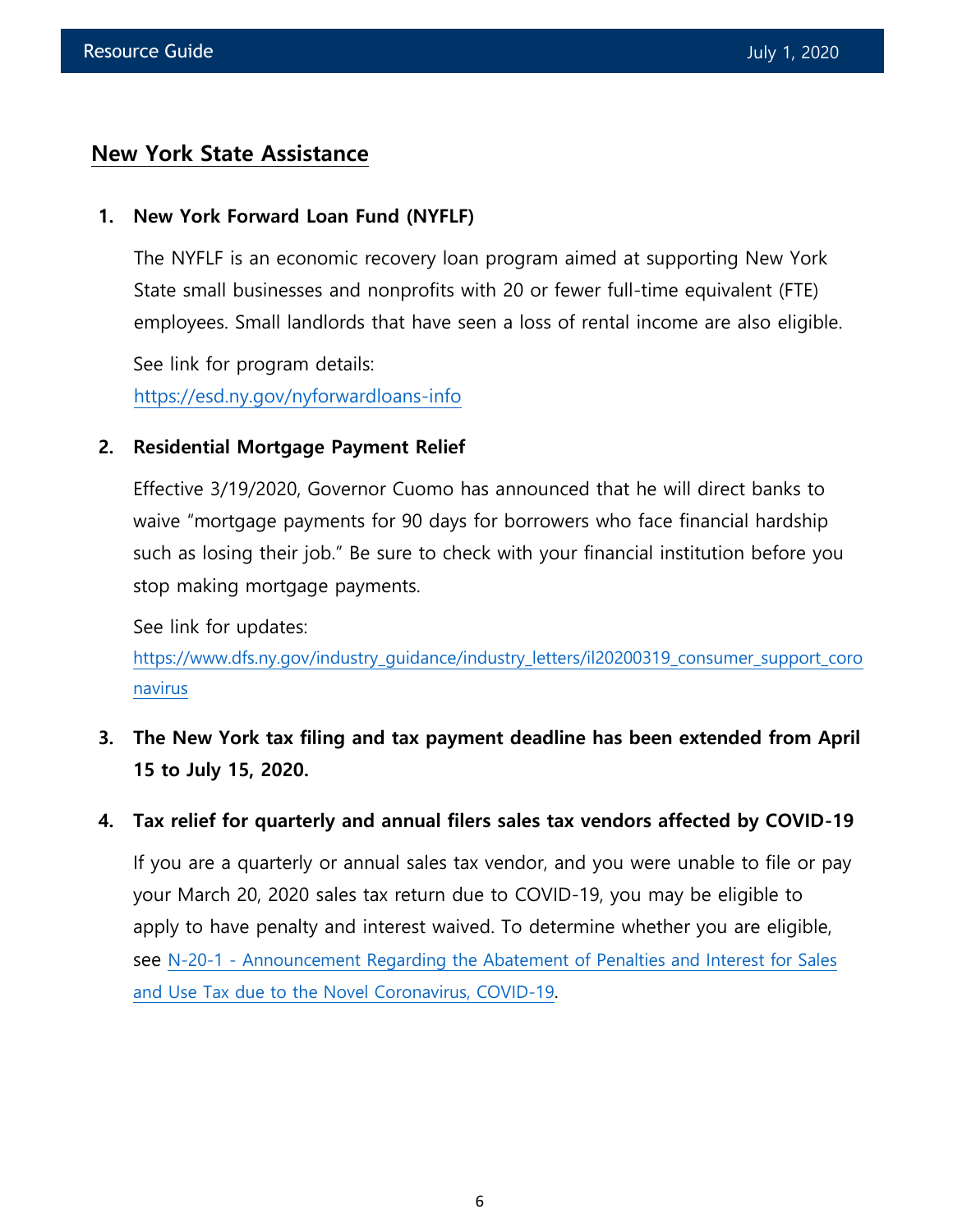#### **5. Unemployment/Out Of Work**

NYS is waiving the 7-Day waiting period for Unemployment Insurance benefits for people who are out of work due to Coronavirus (COVID-19) closures or quarantines. Applicants can file online. The day to file is based on the first letter of the applicants' last name.

See link for additional information: <https://labor.ny.gov/unemploymentassistance.shtm>

# **Erie County Assistance**

#### **1. RDC COVID-19 Disaster Relief Business Loans**

The Regional Development Corporation (RDC) is partnering with banks and the U.S. Small Business Administration (SBA) to provide emergency working capital to qualifying Erie County businesses.

See link for general program details, loan terms and loan application: <https://www.ecidany.com/covid-relief-business-loans>

#### **2. ECIDA Sales Tax Abatement**

Sales tax abatement up to \$100,000 for the purchase of non-production equipment. Maximum value of purchases is approximately \$1,100,000. Companies must be eligible under ECIDA standard eligibility requirements (UTEP).

See link for general program details:

[https://www.ecidany.com/documents//COVID19SalesTax-Loans042320.pdf](https://www.ecidany.com/documents/COVID19SalesTax-Loans042320.pdf)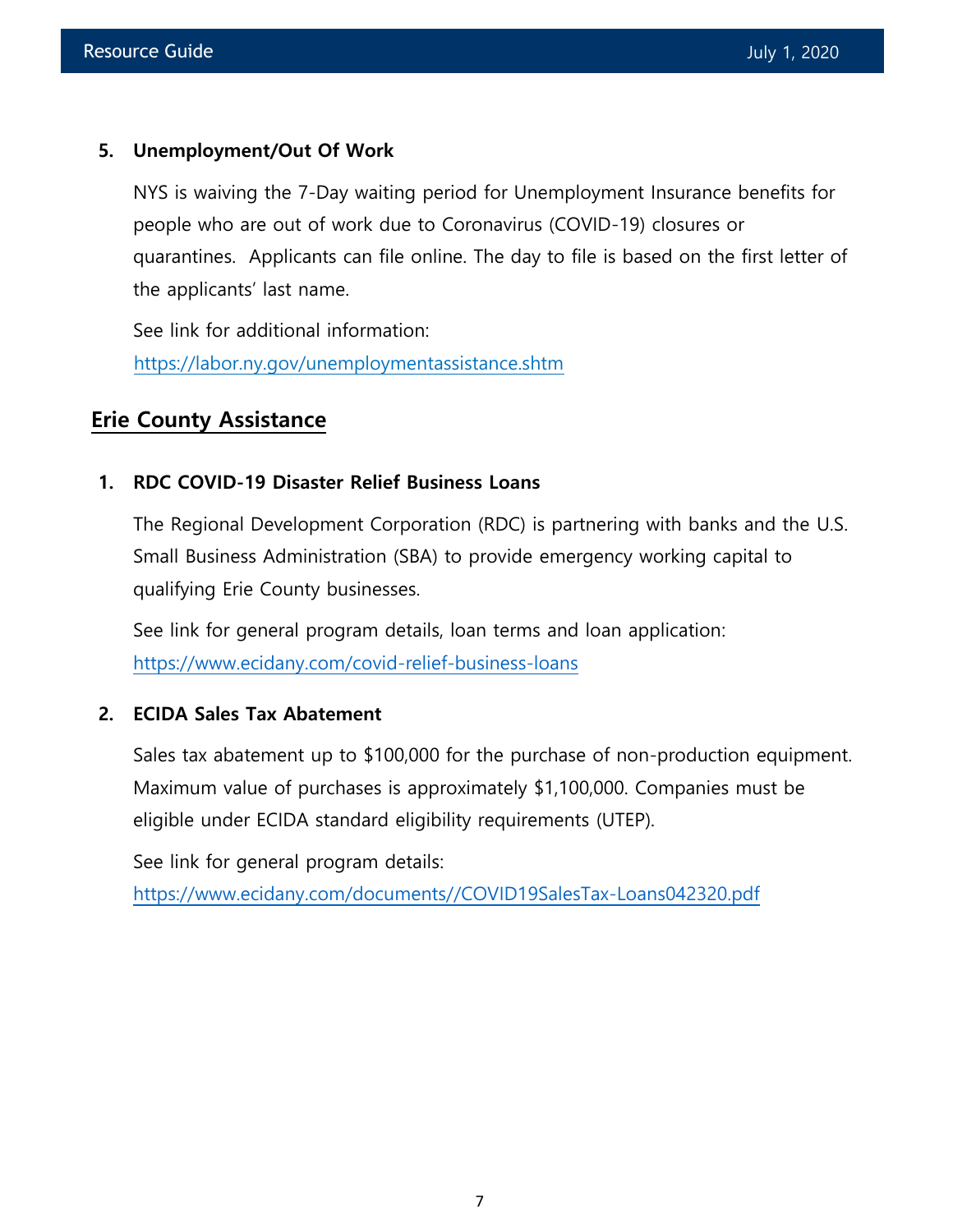# **Utility-Related Assistance**

#### **1. National Fuel**

Will waive late fees up to 60 days, beginning from the initial phone call to National Fuel. Tenant must contact National Fuel at 1.800.365.3234 to discuss hardship caused by COVID-19 and is assessed on a case by case basis. This policy will remain in effect until September in alignment with the governor's executive order.

#### **2. National Grid**

Late fees are currently being waived. National Grid has temporarily suspended collections-related activities, including service disconnections for non-payment. The policies will remain in effect until September in alignment with the governor's executive order.

#### **3. NYSEG**

Late fees are currently being waived. NYSEG has temporarily suspended service disconnects for non-payment. The policies will remain in effect until September in alignment with the governor's executive order.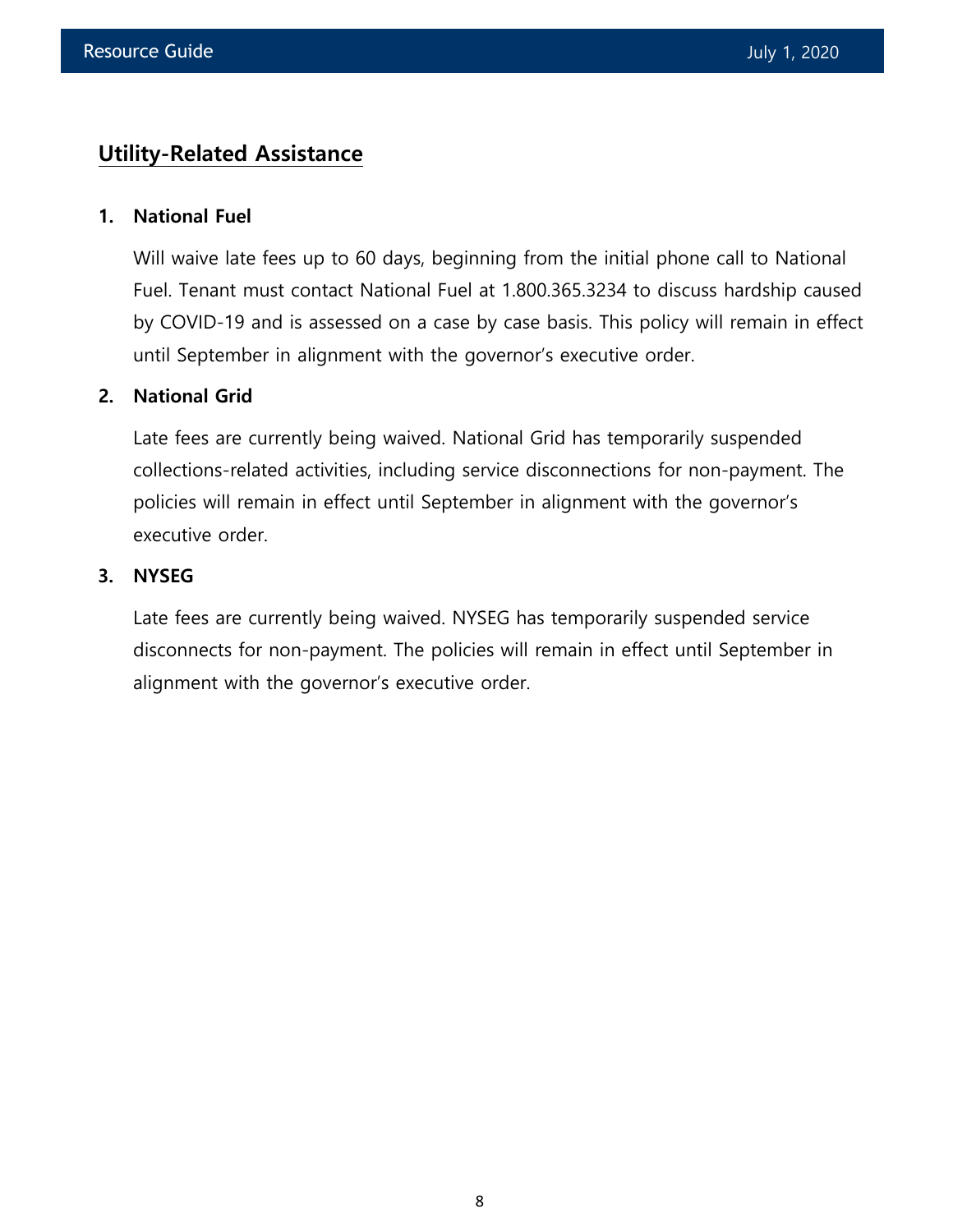# **Miscellaneous Assistance Programs**

#### **1. Yelp/Intuit QuickBooks/GoFundMe**

Intuit QuickBooks teamed up with GoFundMe and Yelp to launch the [Small Business](https://www.gofundme.com/c/small-business-relief-initiative-and-fund-faqs) [Relief Initiative](https://www.gofundme.com/c/small-business-relief-initiative-and-fund-faqs) to provide small business owners with the financial support and resources needed to continue running their businesses during and after the coronavirus crisis.

Each company has donated \$500,000 to start the fund, which will provide grants to small businesses across the United States, starting with the hardest hit areas. The fund will issue \$500 matching grants to qualifying businesses that raise at least \$500 on GoFundMe.

#### **2. Hello Alice/Verizon/Business for All**

\$10,000 emergency grants provided through an initiative by Hello Alice, Verizon and Business for All, among others, for small business owners impacted by the COVID-19 pandemic. Applicant must complete the full [COVID-19 Business for All Grant](http://www.covid19businesscenter.com/) [application](http://www.covid19businesscenter.com/) to apply for immediate support.

The foregoing is provided for informational purposes only and is not legal or financial advice. Individuals and businesses should not act on any of the information herein without contacting their legal or financial advisors for advice specific to them.